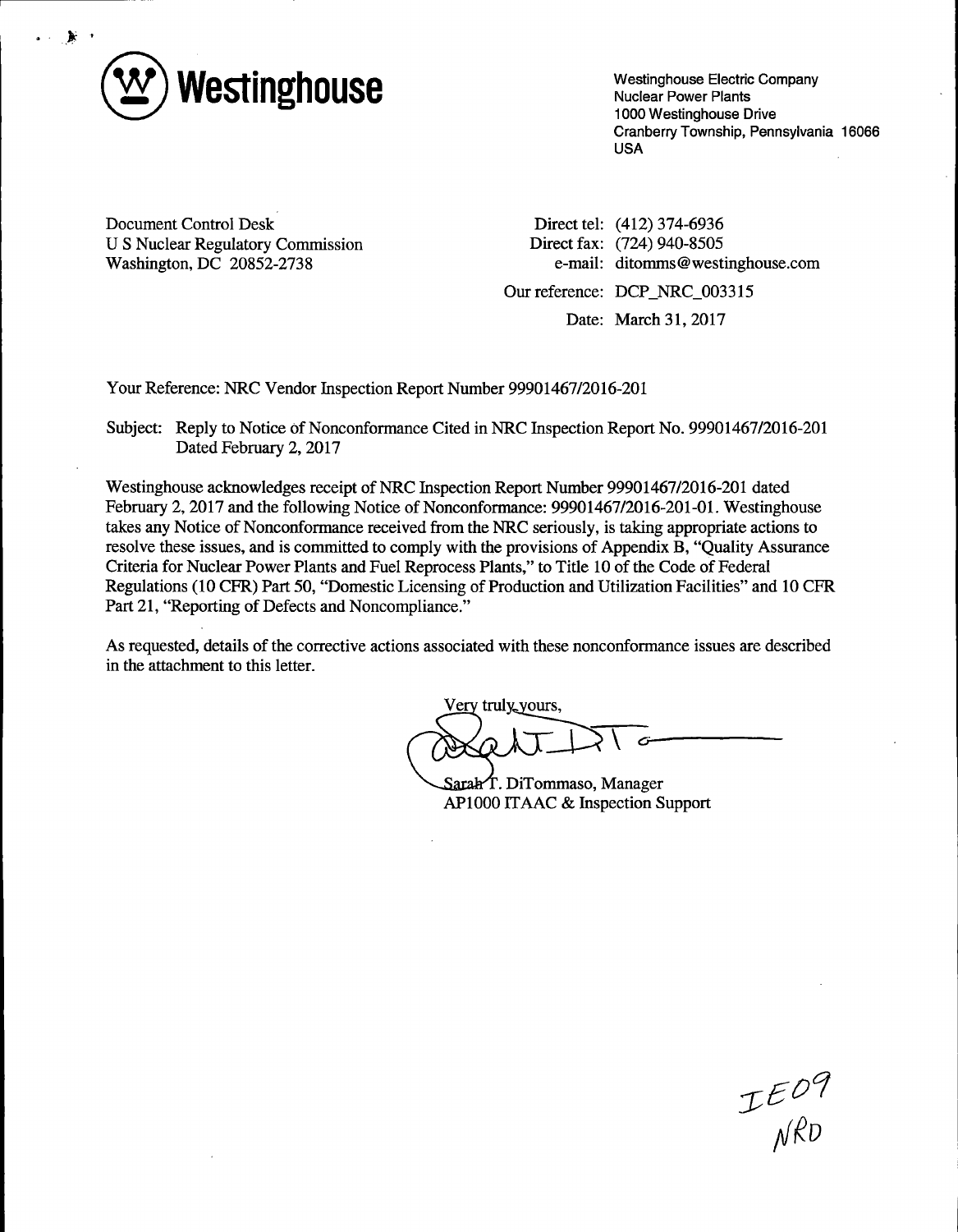DCP \_NRC\_003315 March 31, 2017 Page 2 of 2

1-----

 $\mathbf{A}$ 

cc: Terry Jackson Jeffery Jacobson David Durham Steve Hamilton Rick Easterling Luca Oriani Ronnie Gardner Michael Morgan Douglas Weaver Paul Russ John Ewald Curt Castell Walter Drzal Ronald Wessel David Lucas Christopher Roseman Pat Sheldon Mark DeMaglio

US NRC US NRC Westinghouse Westinghouse Westinghouse Westinghouse Westinghouse Westinghouse Westinghouse Westinghouse Westinghouse Westinghouse Westinghouse Westinghouse Westinghouse Westinghouse Westinghouse Westinghouse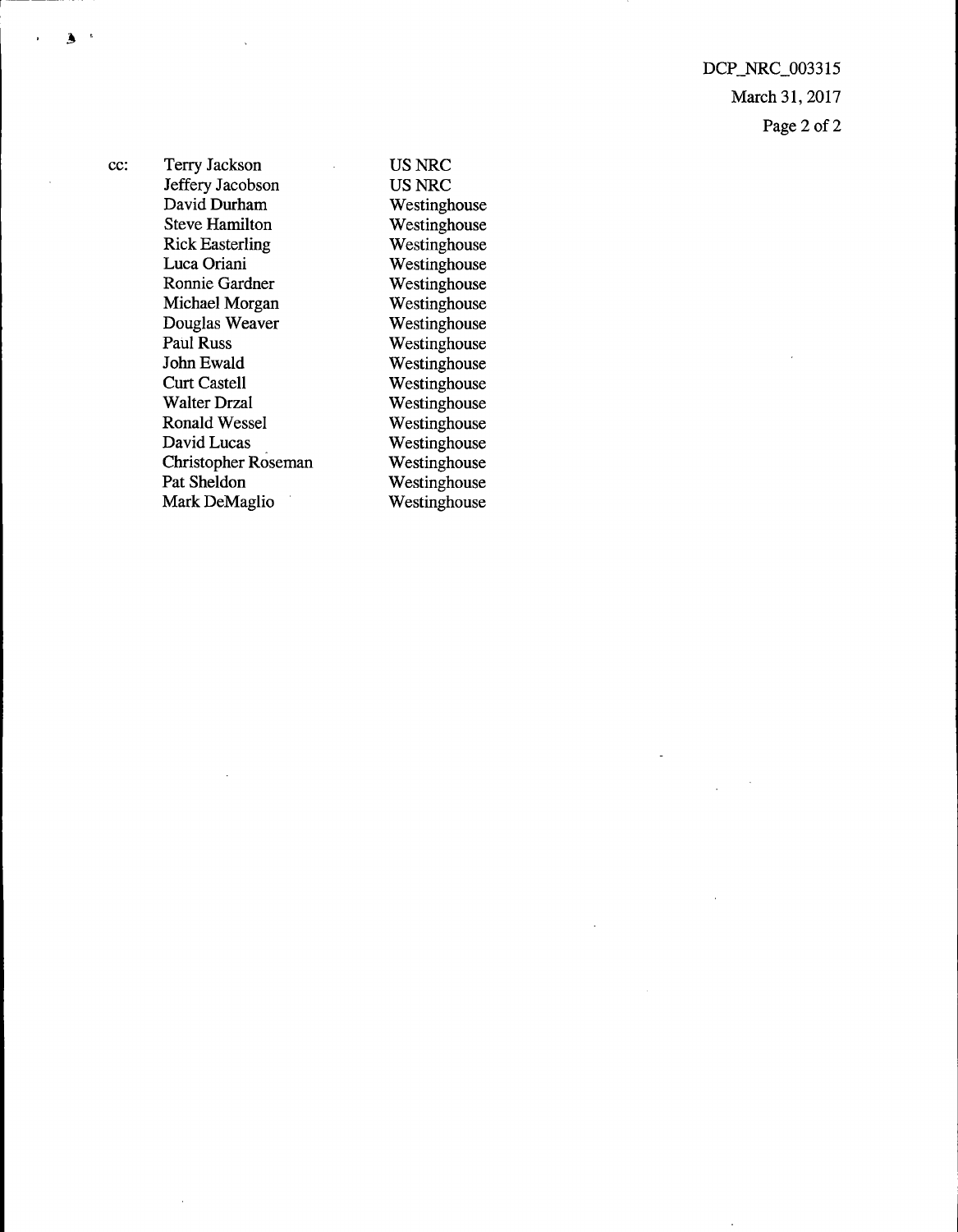## **Nonconformance 99901467/2016-20101**

Criterion III, "Design Control," of Appendix B, "Quality Assurance Criteria for Nuclear Power Plants and Fuel Reprocessing Plants," to Title 10 of the Code of Federal Regulations (10 CFR) Part 50, "Domestic Licensing of Production and Utilization Facilities," states in part that, "Measures shall also be established for the selection and review for suitability of application of materials, parts, equipment, and processes that are essential to the safety-related functions for the structures, systems and components."

Inspections, Tests, Analyses, and Acceptance Criteria (ITAAC) 2.6.03.08 from Appendix C of the Combined License for Vogtle, Units 3 and 4, and V.C. Summer, Units 2 and 3, states, "Circuit breakers and fuses installed in IDS battery, battery charger, de distribution panel, and MCC circuits are rated to interrupt fault currents." The acceptance criteria for this IT AAC states, "Analyses for the as-built IDS de electrical distribution system exist and conclude that the analyzed fault currents do not exceed the interrupt capacity of circuit breakers and fuses in the battery, battery charger, de distribution panel, and MCC circuits, as determined by their nameplate ratings."

Contrary to the above, prior to November 18, 2016, Westinghouse failed to ensure the suitability of application of materials, parts, equipment, and processes that are essential to the safety-related functions for certain components supplied to the nuclear industry. Specifically, Westinghouse failed to identify and verify the adequacy of circuit breaker and fuse interrupting current ratings as a critical characteristic, as part of its commercial grade dedication process. The associated circuit breakers and fuses are being supplied to Vogtle, Units 3 and 4, and V.C. Summer, Units 2 and 3, as part of the APlOOO new reactor construction. The issue is material to ITAAC 2.6.03.08 because if the interrupting ratings (nameplate ratings) for the circuit breakers and fuses cannot be verified, the analyses which compares the available fault currents to those ratings would be invalid.

## **Response:**

## **1) The reason for the noncompliance or, if contested, the basis for disputing the noncompliance:**

Westinghouse acknowledges the nonconformance where faults are initiated by failures of non-Class lE equipment that interface with Class lE equipment. However, Westinghouse would like to provide additional information regarding Class lE equipment failures and the determination of critical characteristics for commercial dedication instructions related to this equipment. Westinghouse initiated a Level 2 Corrective action, CAPAL 100430258, within our corrective action program and conducted an apparent cause analysis (ACA). The ACA describes the following causes:

- Westinghouse failed to clearly communicate during the NRC inspection why ITAAC requirements do not flow down to Westinghouse Class lE de and Uninterruptible Power Supply System (IDS) Commercial Dedication Instructions (CDls) if the requirements are not specific to a safety function.
- Westinghouse failed to clearly communicate during the NRC inspection that Westinghouse does not consider interrupt rating to be a critical characteristic for lE equipment with only safetyrelated interfaces.
- There is no clear tracking activity to ensure IEEE-384 isolation requirements are incorporated into IDS CDI updates.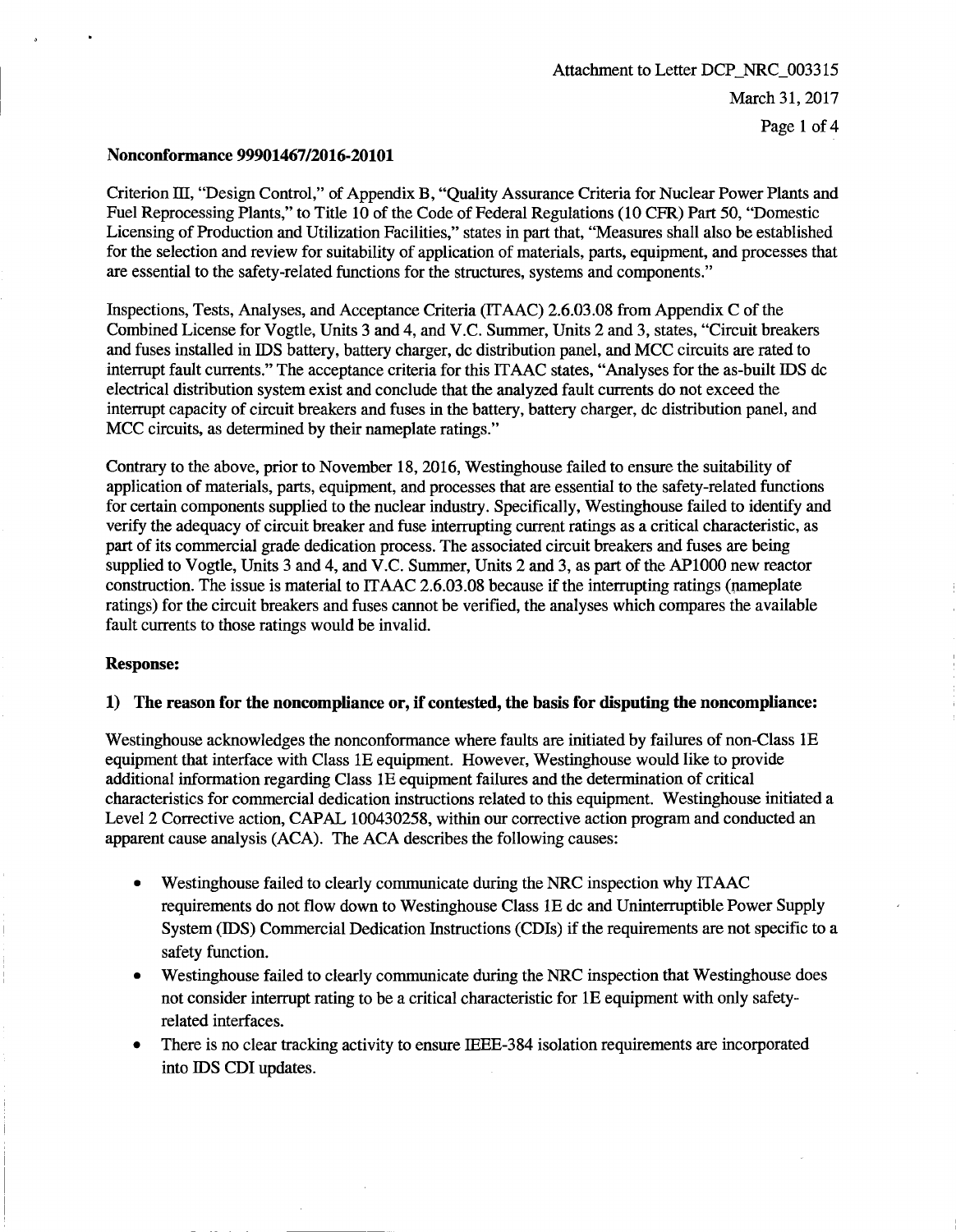## Attachment to Letter DCP \_NRC\_003315

March 31, 2017

Page 2 of 4

Inspections, Tests, Analyses, and Acceptance Criteria (ITAAC) 2.6.03.08 from Appendix C of the Combined License for Vogtle, Units 3 and 4, and V.C. Summer, Units 2 and 3, which states,

*Circuit breakers and fuses installed in IDS battery, battery charger, de distribution panel, and MCC circuits are rated to interrupt fault currents.* 

The acceptance criteria for this IT AAC states,

*Analyses for the as-built IDS de electrical distribution system exist and conclude that the analyzed fault currents do not exceed the interrupt capacity of circuit breakers and fuses in the battery, battery charger, de distribution panel, and MCC circuits, as determined by their nameplate ratings.* 

The Notice of Non-conformance asserts that the ITAAC 2.6.03.08 cannot be completed, in part, because Westinghouse failed to verify the adequacy of the circuit breaker and fuse interrupting current rating during the commercial dedication process as a critical characteristic. While the interrupt rating is not a critical characteristic for hardware included in this IT AAC because there are no Class lE/non-Class lE isolation devices included in the IT AAC, it is a required equipment design parameter. In order to satisfy the ITAAC, the interrupting rating of the electrical distribution equipment identified in the ITAAC will be inspected and verified against nameplate ratings on the device (fuse and/or breaker). For the IT AAC to be completed, calculations were performed to determine the minimum required capacity rating of the circuit breakers and fuses in the battery, battery charger, de distribution panel and MCC circuits. The asbuilt configuration will be verified during installation to verify the nameplate rating on each device. Therefore, a combination of inspection and analysis is used for completion of the ITAAC and is completed in the as-built configuration.

Westinghouse would also like to provide additional information regarding determination of critical characteristics and analysis of the credible failures for these particular devices that could prevent the item from performing a safety function.

In order for Class lE electrical protective devices (breakers or fuses) to see short circuit current, a fault has to occur on the output side of the protective device (downstream). Interruption of this fault current is analyzed for two different scenarios as detailed below:

1. Non-lE equipment failures

In this scenario, faults are initiated by failures of non-Class lE equipment that interface with Class lE equipment. Devices used in this application are classified as Isolation Devices in accordance with IEEE 384-1981.

Isolation devices are required to prevent maximum credible voltage/current transients, shorts, opens and grounds that are applied to the Non-Class lE side of the device from degrading the operation of the circuit on the Class lE side below an acceptable level. Westinghouse has considered these maximum transients for APlOOO in APP-GW-GE-005, *"AP 1000 Standard Methodology for Fault Testing of Instrumentation and Controls Isolation Barriers".* The isolation devices identified in this document are qualified in accordance with this methodology utilizing a commercially dedicated lab.

For these isolation devices, interruption of the maximum credible voltage and current is considered to be a critical characteristic to ensure the system can perform its safety function. Westinghouse acknowledges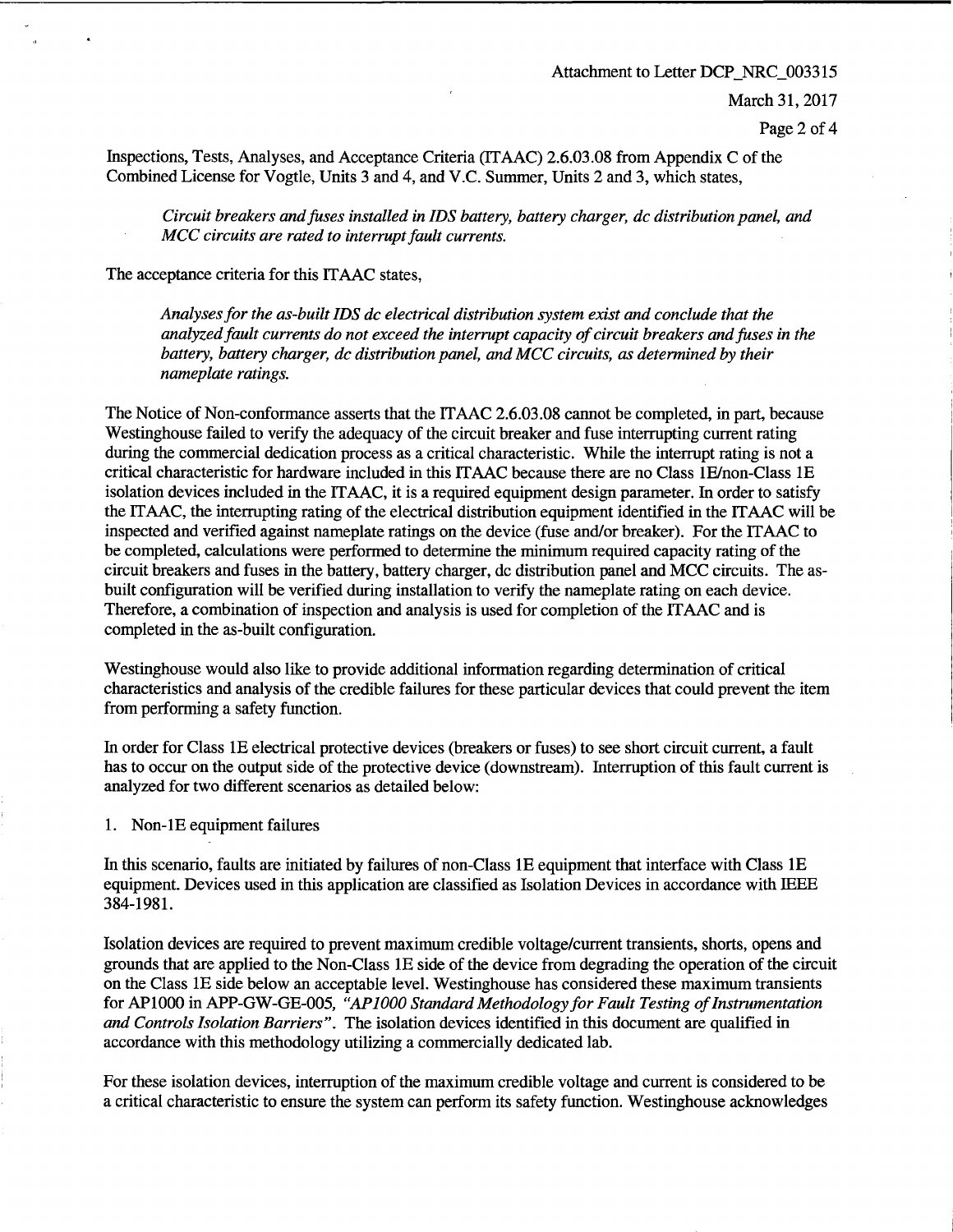#### Attachment to Letter DCP\_NRC\_003315

March 31, 2017

Page 3 of 4

the nonconformance for commercial grade dedication of IEEE 3 84-1981 isolation devices. These instructions currently do not address interruption of maximum credible voltage and.current as a critical characteristic, regardless of the fact that the testing has been or will be completed in support IEEE 384 compliance.

2. Class lE equipment failures (Non - IEEE 384 Isolation Barriers)

In this scenario everything downstream (on the load side) of the breaker and/or fuse is a Class lE device. The Class lE equipment failure initiating the fault current would therefore be considered the single failure event, in accordance with IEEE 603-1991, Section 5.1

*The safety systems shall peiform all safety functions required for a design basis event in the presence of.* (1) any single detectable failure within the safety systems concurrent with all *identifiable but non-detectable failures; (2) all failures caused by the single failure; and (3) all failures and spurious system actions that cause or are caused by the design basis event requiring the safety functions.* 

If the single failure initiates a fault at the most upstream portion of the distribution system, the successful non-destructive interruption of the associated protective device results in the loss of the entire division. An example of this on APlOOO would be the opening of a main fuse in the Class lE Fused Transfer Switchbox (DFOl, e.g. IDS(A)-DF-1). Alternatively, if the single failure resulted in damage to the associated protective device that either destructively interrupted the fault and/or failed to interrupt the fault, then the division would also be considered inoperable. Therefore loss of the entire division is . considered a failure caused by this type of single failure regardless of fault interrupting capabilities.

Accepting this single active Class lE failure, the remaining operable divisions retain the ability to establish and maintain safe shutdown.

Additionally IEEE 603-1991, Section 5.6.1 requires that redundant portions of a safety system be independent and physically separated.

*Redundant portions of a safety system provided for a safety function shall be independent of and physically separated from each other to the degree necessary to retain the capability to accomplish the safety function during and following any design basis event requiring that safety function.* 

The independence and physical separation of redundant portions of safety systems ensure that if a destructive failure associated with this single failure were to occur it will not result in loss of function of the redundant safety function.

For Class 1E equipment, interruption rating is not considered to be a critical characteristic as systems designed in accordance with IEEE 603 can perform their safety function in the presence the Class lE single failures that initiate fault current. It should be noted that while the interrupt rating is not a critical characteristic, it is still a required equipment design parameter which is identified in the associated design specifications.

In summary, Westinghouse believes that ITAAC 2.6.03.08 can be completed as described without any modifications to the commercial dedication instructions to include interrupt rating as a critical